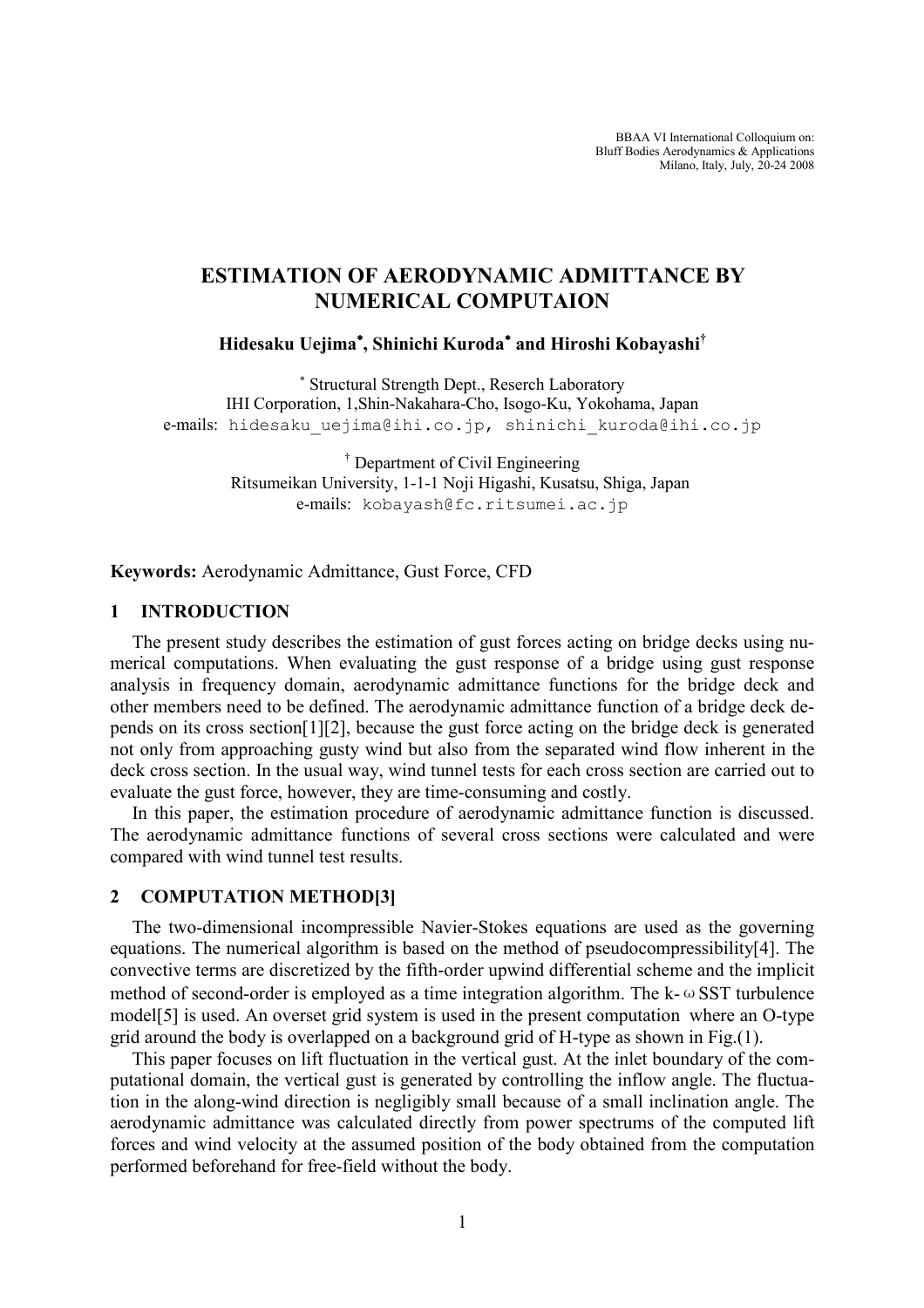

Figure 1 : Computational domain

## 3 CALCULATION CONDITIONS

A random gust which has a power spectrum similar to natural wind and sinusoidal gust were used. The vertical turbulence intensities of both flows were set virtually the same. Three basic cross sections shown in Table 1 were addressed.

|  | Table 1: Calculation Conditions |  |
|--|---------------------------------|--|
|--|---------------------------------|--|

|                             |             | $B/D=200$                                                    | $B/D=5$         | Hexagonal       |
|-----------------------------|-------------|--------------------------------------------------------------|-----------------|-----------------|
|                             |             |                                                              |                 |                 |
| Grid                        | Surrounding | $285 \times 83$                                              | $293 \times 45$ | $265 \times 43$ |
|                             | Background  | 294×459                                                      |                 |                 |
| Time step $(\Delta t U/B)$  |             | 0.01                                                         |                 |                 |
| Reynolds Number $(Re=UB/v)$ |             | $1.4 \times 10^{5}$                                          |                 |                 |
| <b>Turbulent Properties</b> |             | Random gust : $Iw = 2.1\%$<br>Sinusoidal gust : Iw = $2.2\%$ |                 |                 |

B: Chord length, D: Depth of cross section, U: Wind speed, Iw: Turbulent intensity of vertical component

# 4 AERODYNAMIC ADMITTANCE FUNCTIONS

Fig.(2) shows fluctuating wind velocity of the vertical component and lift coefficients in the same period of time. It suggests that gust forces depend on cross-section shape. Aerodynamic admittance function can be evaluated based on these data.

First of all, the analysis method described above was validated through the calculation of a thin plate whose aerodynamic property has been established by aerofoil theory. In this study, a rectangular cylinder of  $B/D = 200$  was employed as a thin plate. Fig.(3) shows the computed result of aerodynamic admittance function together with the Sears Function. These two are found to agree with each other well. In addition, it was clarified that aerodynamic admittance functions in random gust and sinusoidal gust also corresponded with each other. This means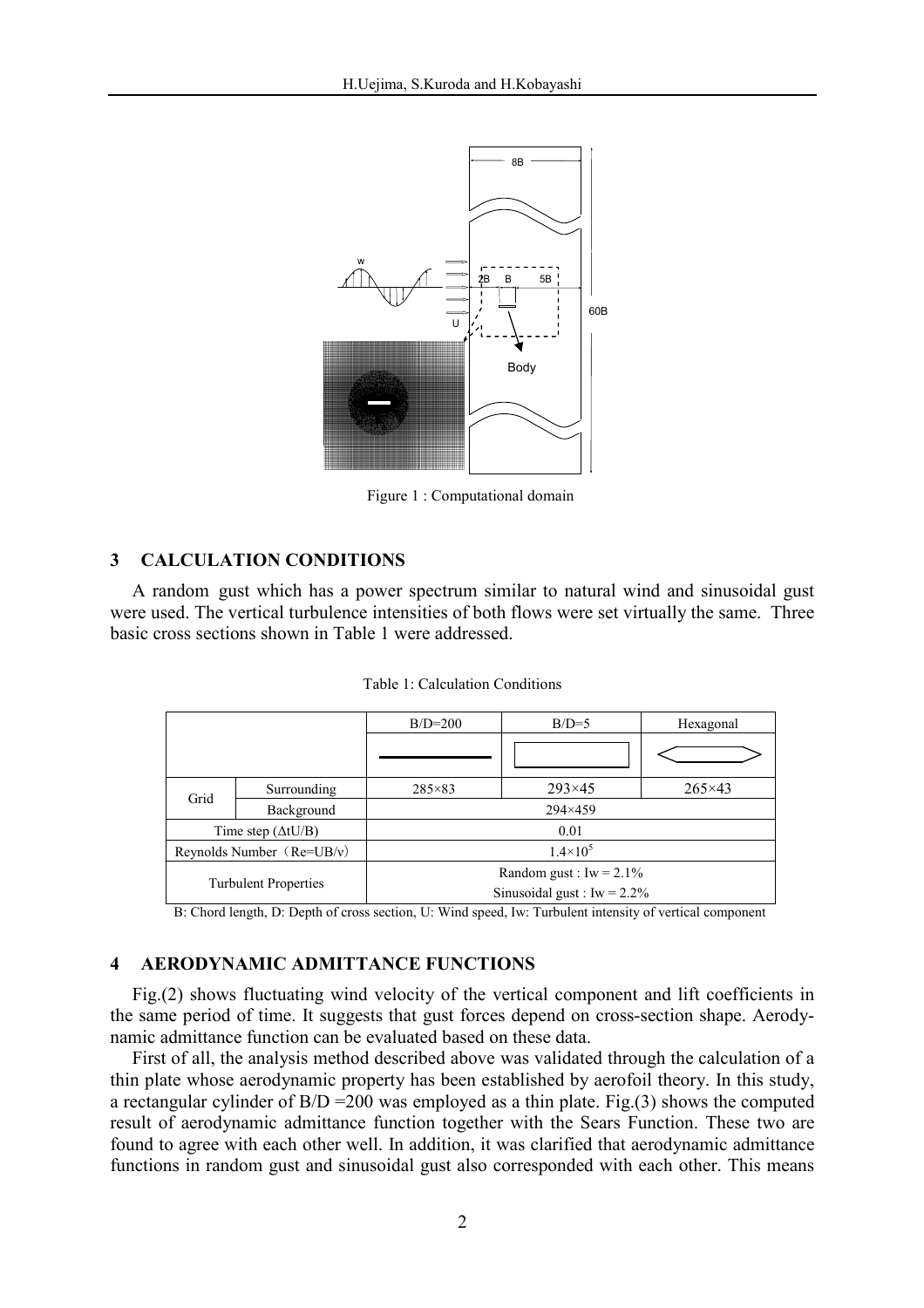that superimposition is applicable in estimating gust forces in relatively small wind fluctuation.



Figure 2 : Time histories of fluctuations of wind velocity and lift forces

As for the rectangular cylinder of B/D=5 and hexagonal cross section, the feature of aerodynamic admittance is found to be well simulated by the present computation. The reduced frequencies at the highest peaks correspond with the Strouhal Number.



Figure 3: Aerodynamic admittance functions

#### 5 FLOW PATTERNS AROUND THE CROSS SECTIONS

In order to discuss the difference of aerodynamic admittances between B/D=200 and B/D=5, flow patterns around the each cross section were examined. Typical instantaneous flow patterns at the moment that the upward lift force is maximum in the sinusoidal gust are shown in Fig.(4). In these figures, the distributions of velocity vector and pressure are indicated by arrows and by the shade of gray, respectively.

As for the B/D=200 cross section, a thin separated shear layer can be observed in a small area around the leading edge on the upper surface when the flow is blowing up. The characteristic of gust force is similar to that of airfoil. On the other hand, it is found that the massive separated shear layer is formed and the flow reattached near the trailing edge in the case of